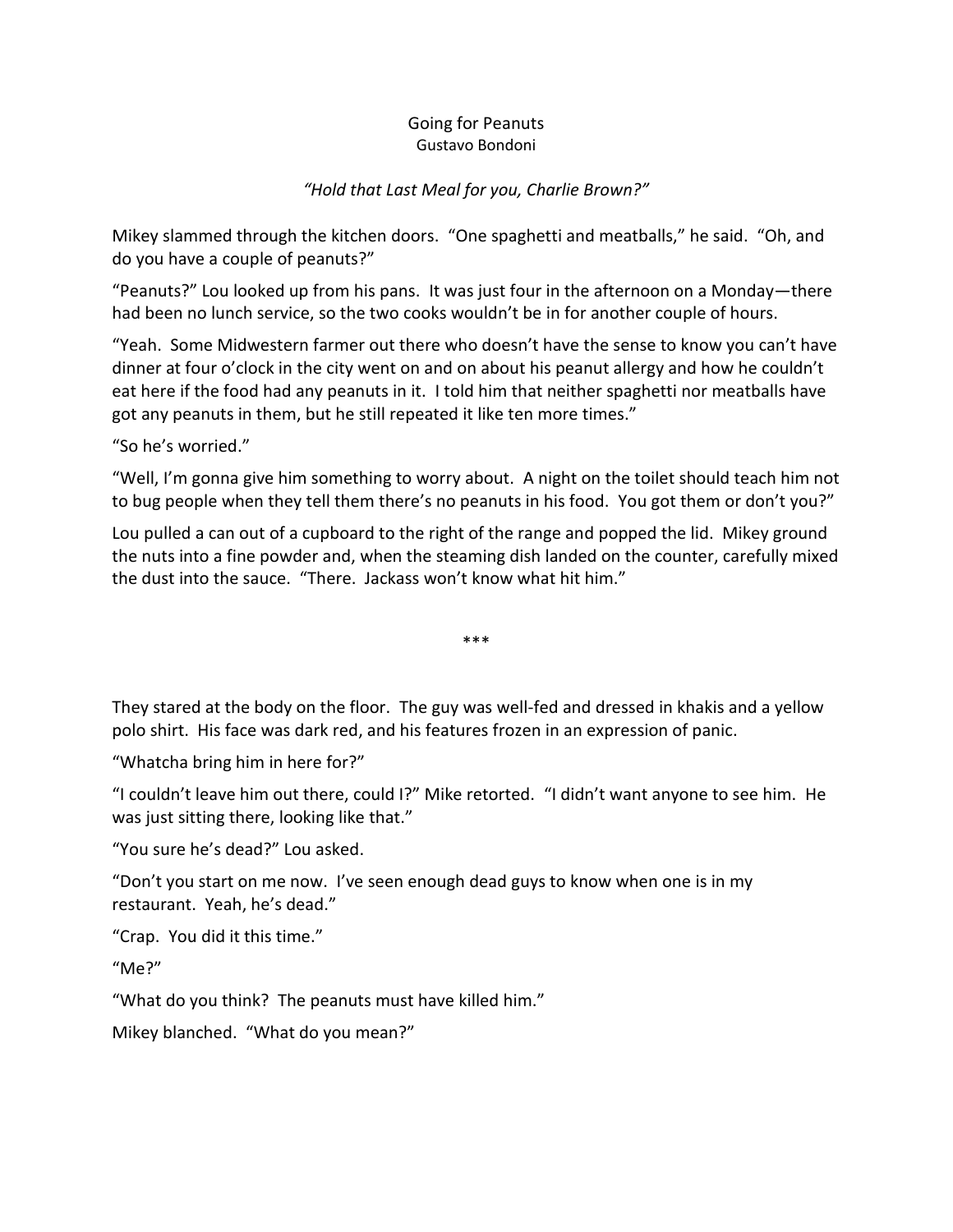Lou wiped his hands on a dischcloth, abandoned the pasta he was flattening with the rolling pin and pulled his phone out of a pocket. He typed a search and scowled. Then he handed the phone to his brother.

"Oh, damn. How was I supposed to know the allergy would do that to him? I thought he'd just get the runs."

"Well, with your record, the judge ain't gonna be too impressed with that defense."

"What am I going to do?"

Lou sighed. "We're going to do what we always do when you screw up. I'm gonna pull your nuts out of the fire. This body is going to disappear. Go get some trash bags—and look out into the dining room to see that no one is going unserved. Last thing we want is for people to come in her wondering why the waiter disappeared."

Mikey left, and Lou frowned down at the dead man for a couple of moments. Slowly, his frown disappeared and turned into something that wasn't quite a grin, but which held a measure of speculation.

"So," Mikey said, returning with the bags. "We gonna put him in the trunk and take him to the woods?"

Lou let the grin loose. "Nah. I thought of something better. Help me take his clothes off."

Mikey fell into the pattern they'd always followed, both in their life on the street as in those years they'd spent behind bars: he shut his mouth and didn't ask his older brother any stupid questions as they lifted the dead weight onto the countertop where meals were prepared.

They stripped the guy down all the way, removed a gold crucifix from around his neck, pulled out the wallet, phone and a hotel card key and tossed the clothes into a garbage bag. Mikey cracked the guy's phone open and removed the battery.

"Bring me the big cleaver," Lou said with a wicked smile. "And lock that door. How long before Raul and Sergio arrive?"

"It's still early."

"Good." The cleaver descended with a whistle right onto the guy's neck, lodging in bone halfway through. Lou pulled it out with a grunt and brought it down again and again until the head rolled free.

"Well, we can't use this, can we? Toss it in a bag. We'll bury it tonight."

Then they quickly allowed the blood to flow down the drain and tossed hands, feet and other protuberances in the bag. They removed the arms and legs—making sure to conserve the buttocks—from the torso, and put that in another bag.

Lou paused and Mikey looked at him. "What about the arms and the legs?"

"Skin 'em."

"You gonna put them in the meatballs?"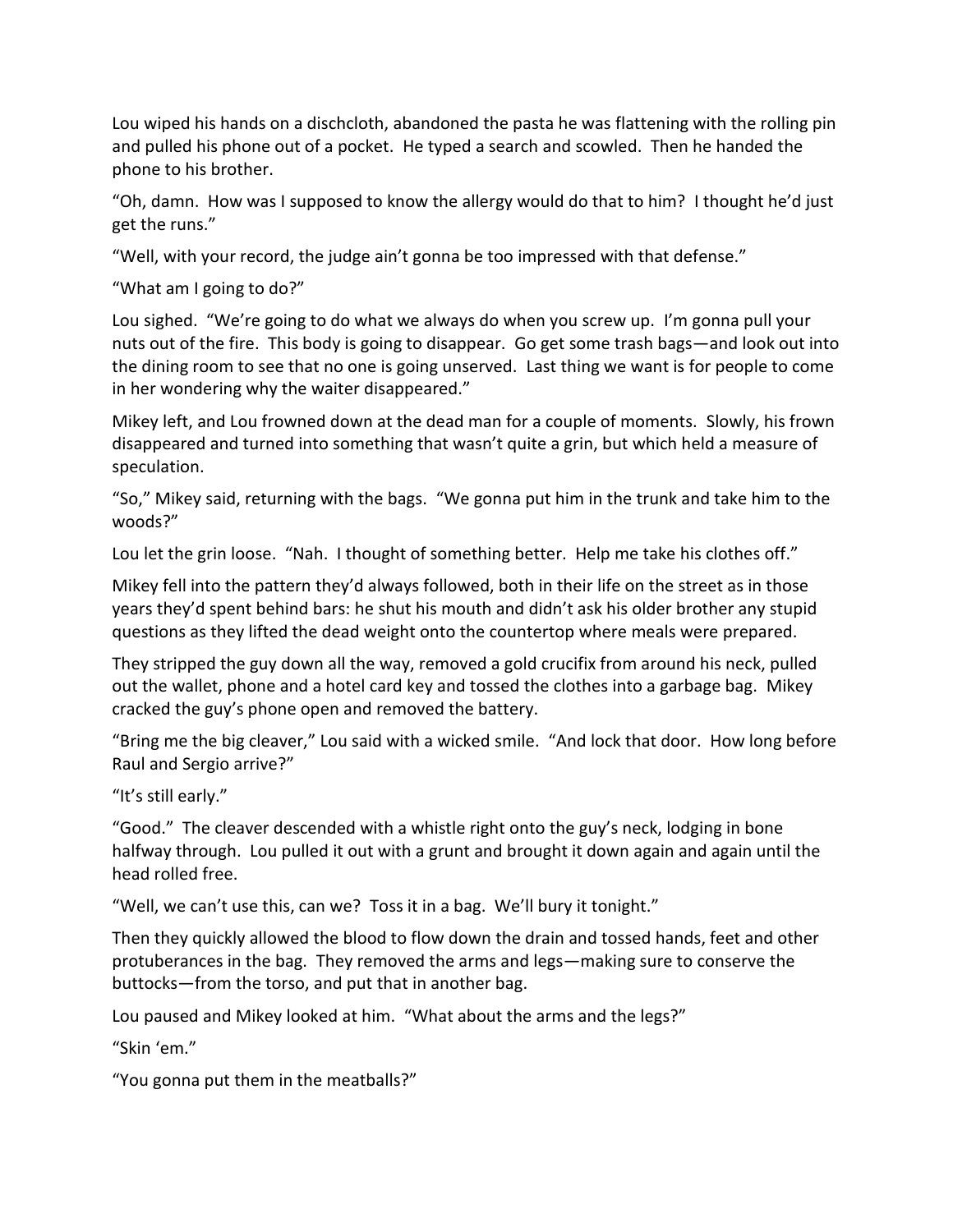"Nah. Too obvious. I've been thinking of revamping the menu, and this is perfect for it. Everyone loves carpaccio."

"What's carpaccio?"

"You'll see. Now help me skin this stuff."

\*\*\*

"The trick," Lou said, decked out in a brand new chef's outfit he'd bought especially for the occasion, "is in the marinating sauce. You've got to leave the meat in the sauce just long enough to have it absorb some of the flavor, but not to overwhelm the taste of the meat."

"But this… it tastes so different." The critic took another bite. "I suppose you're not going to tell anyone the recipe."

Lou smiled. "Does it really look to you like I want to lose the customers?"

The critic returned the smile. This was going better than they'd expected. When the Post had called to say they'd heard about the new dish and would be sending someone over, Lou thought the man would be snooty and look down his nose at just another neighborhood Italian place. But the critic had turned out to be a guy who could have walked in off the street without raising any eyebrows. No starched white shirt and demands for wines that weren't on the list just a guy who liked to eat. "And you seared the outside."

"Yes. That's just to seal the meat, though. It's not cooked."

"Oh, of course not. But it's my job to speculate on the secret of the raw meat everyone is talking about."

"I wish everyone was talking about it. I'd be a rich man."

"Well," the critic replied after the last bite disappeared into his mouth, "they will be when they read my article. This was truly excellent."

"Thank you."

Lou served the pasta dish personally, allowed the man to have his coffee in peace, and watched him leave. Only then did he return to the kitchen.

Raul intercepted him when he entered the kitchen. "Hey boss, we're running low on the carpaccio meat," he said.

"How much do we have left?"

"Probably until the end of tomorrow night. Maybe a little more." Raul paused. "Unless the article comes out first."

It was Saturday night, so Lou just nodded. "Don't worry about that. The food section goes out on Wednesday."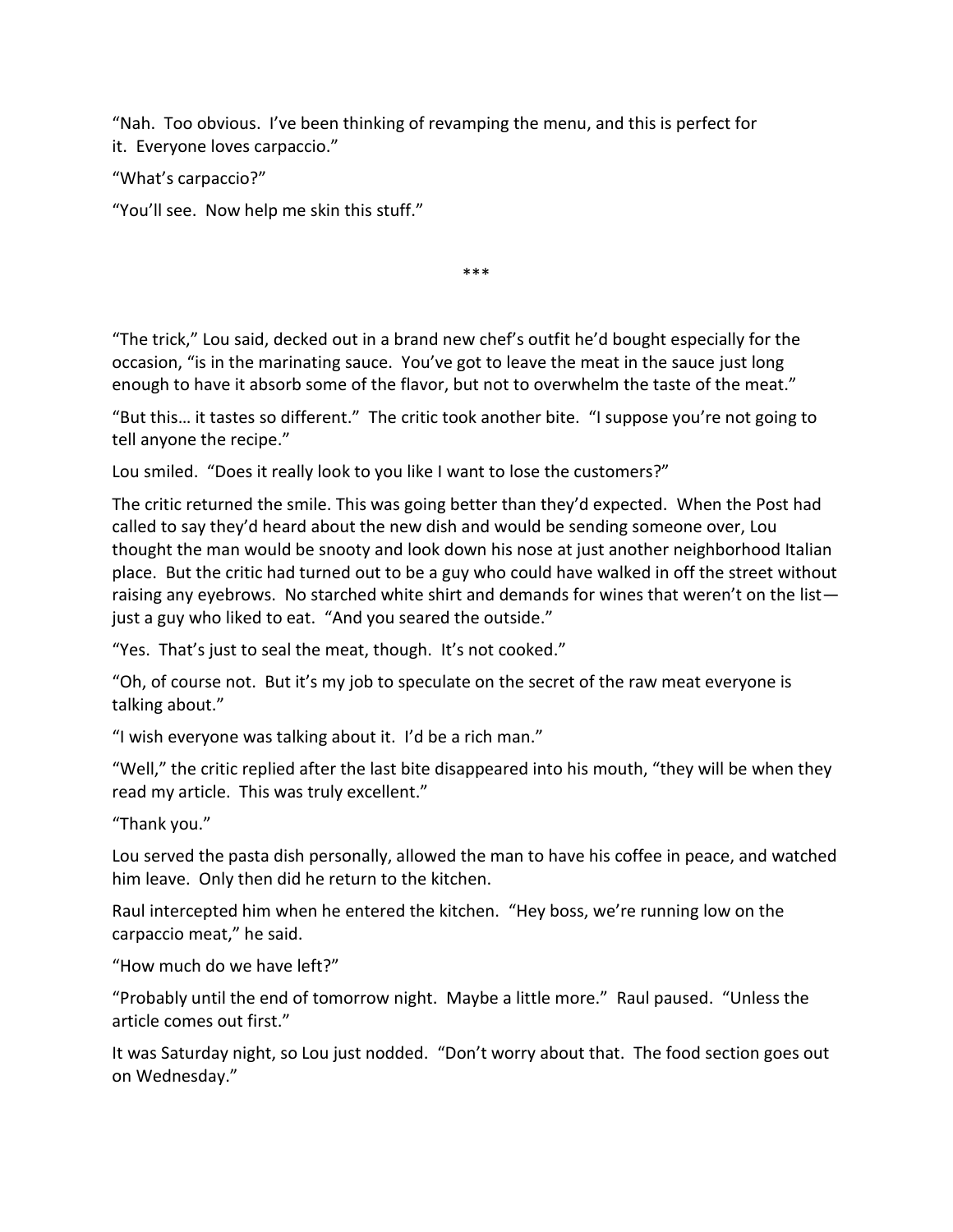"Well, get in touch with the supplier. We need to ride this train as far as we can. I don't remember ever having a week this good."

"Yeah. I'll do that."

\*\*\*

"You okay, big guy?" Mikey asked on Monday, just after they finished setting up the tables, and just before they opened to the public.

"Yeah. Just worried about the supply situation."

"The special meat?"

"Yeah. We're all out. I checked the stuff that was left, and it's just the offcuts. We can't use it." They sat in silence thinking about the consequences of that. Most people who'd heard of the dish didn't actually want to eat raw meat, but the restaurant had filled up anyway and bought other stuff. They were buying the same spaghetti as always, except now they were buying the stuff by the tub-full. If the article was as positive as the guy said it would be…

They sat in silence for a couple of minutes before Lou got up and sighed, the sound of a man about to do something he was pretty sure he'd regret.

"Mikey?" he said.

"Yeah?"

"You still in touch with Johnny Balls?"

"Yeah. Haven't seen him in years, but I'm in touch. Why?"

"We might need his help on this one."

"You want me to call him?" Mikey asked. "Maybe tell him that we can make his bodies disappear if he'll bring 'em over?"

Another sigh. "Not yet. I'm still thinking this through, but we ain't got much time."

The front door opened and they lifted their heads to see a big blonde woman enter and sit at a table beside the window.

Mikey grunted and stood, grabbing his dishcloth and a menu on the way to the table. It was always a drag to get early customers, especially on Mondays, when they had the restaurant to themselves.

Lou chuckled.

"What?" Mikey said.

"Ask her if she has any food allergies."

Mikey shrugged and walked out of the kitchen.